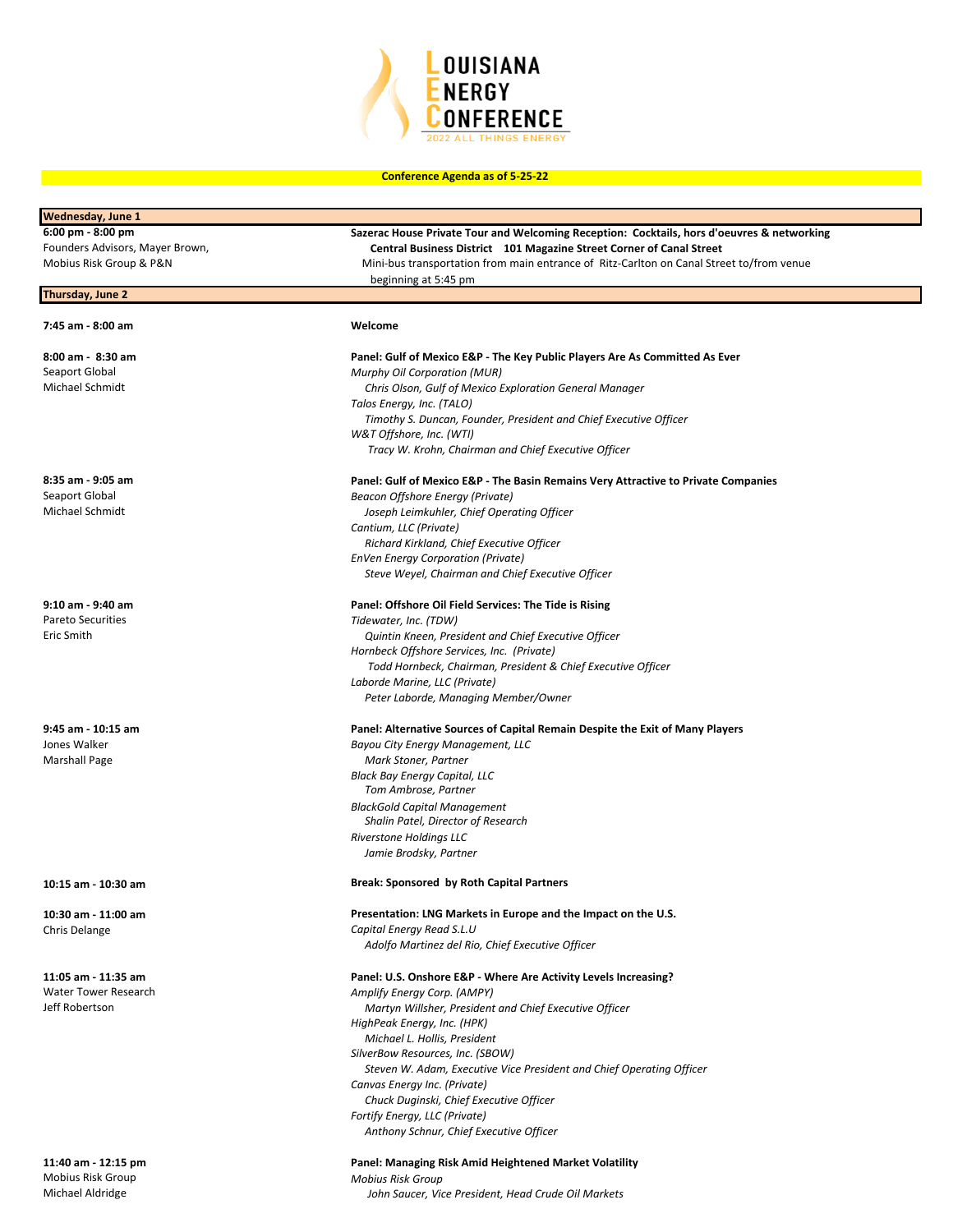

|                          | <b>Morgan Stanley</b>                                                                                                                                             |
|--------------------------|-------------------------------------------------------------------------------------------------------------------------------------------------------------------|
|                          | Grant Brady, Managing Director                                                                                                                                    |
|                          | <b>Shell Trading Risk Management</b><br>Kevin Hulsey, Director, Energy Commodities Risk Marketing                                                                 |
|                          |                                                                                                                                                                   |
| Lunch Panel              | Panel: Commercial and Investment Banking - The Outlook for the Balance of 2022                                                                                    |
| JPMorgan                 | Amerisource Business Capital and Amerisource Secured Income Fund                                                                                                  |
| Joseph Bonavita          | Bill Herrington, Executive Vice President                                                                                                                         |
|                          | <b>JPMorgan</b>                                                                                                                                                   |
|                          | Jennifer Kalvaitis, Managing Director, Oilfield Services                                                                                                          |
|                          | Piper Sandler                                                                                                                                                     |
|                          | Ira Green, Jr., Managing Director and Head of Energy & Power Capital Markets<br>Seaport Global                                                                    |
|                          | Michael Bodino, Managing Director, Investment Banking                                                                                                             |
|                          |                                                                                                                                                                   |
| 1:45 pm - 2:15 pm        | Panel: E&P: Returning Value to the Shareholder                                                                                                                    |
| <b>EF Hutton</b>         | Diversified Energy Company PLC (DEC)                                                                                                                              |
| Ben Piggott              | Rusty Hutson, Founderand Chief Executive Officer                                                                                                                  |
|                          | Evolution Petroleum Corporation (EPM)                                                                                                                             |
|                          | Ryan Stash, Senior Vice President, Chief Financial Officer and Treasurer<br>U.S. Energy Corp. (USEG)                                                              |
|                          | Ryan Smith, Chief Executive Officer and Chief Financial Officer                                                                                                   |
|                          |                                                                                                                                                                   |
| 2:20 pm - 2:50 pm        | Panel: Energy Transition: The Role of LNG                                                                                                                         |
| Johnson Rice             | Chart Industries, Inc. (GTLS)                                                                                                                                     |
| Marty Malloy             | Joseph Belling, Chief Commercial Officer                                                                                                                          |
|                          | Stabilis Solutions, Inc. (SLNG)                                                                                                                                   |
|                          | Westy Ballard, President and Chief Executive Officer                                                                                                              |
|                          | Tellurian Inc. (TELL)                                                                                                                                             |
|                          | Renee Pirrong, Director, Research and Analytics                                                                                                                   |
| 2:50 pm - 3:05 pm        | <b>Break: Sponsored by Roth Capital Partners</b>                                                                                                                  |
| 3:05 pm - 3:35 pm        | Panel: Onshore OFS: Margin Over Market Share                                                                                                                      |
| Johnson Rice             | Independence Contract Drilling, Inc. (ICD)                                                                                                                        |
| Don Crist                | Anthony Gallegos, President and Chief Executive Officer                                                                                                           |
|                          | ProPetro Holding Corp. (PUMP)                                                                                                                                     |
|                          | David Schorlemer, Chief Financial Officer                                                                                                                         |
|                          | <b>Ranger Energy Services (RNGR)</b>                                                                                                                              |
|                          | Stuart Bodden, President and Chief Executive Officer                                                                                                              |
| 3:40 pm - 4:10 pm        | Presentation: Renewable Energy 101                                                                                                                                |
| EY                       | EY                                                                                                                                                                |
| Greg Matlock             | Greg Matlock, Americas Energy Transition and Renewable Energy Leader   National Tax                                                                               |
|                          | Dorian Hunt, Executive Director - Tax                                                                                                                             |
| 4:15 pm - 4:45 pm        | Presentation: Energy Storage: Auxiliary vs. Arbitrage - Round One                                                                                                 |
| Enverus                  | Enverus                                                                                                                                                           |
| Andrew Gillick           | Ryan Luther, Senior Vice President, New Energy Intelligence                                                                                                       |
|                          |                                                                                                                                                                   |
| 6:00 pm - 8:00 pm        | Presbytere Museum and Mardi Gras Exhibit Private Tour: Cocktails, hors d'oeuvres & networking<br>New Orleans French Quarter 751 Chartres Street at Jackson Square |
| EF Hutton, Jones Walker, | Mini-bus transportation from main entrance of Ritz-Carlton on Canal Street to/from venue                                                                          |
| Mobius Risk Group & Ryan | beginning at 5:45 pm                                                                                                                                              |
| 10:00 pm - 11:30 pm      | Double Dealer After-Event: Cocktails at a Vaudeville-Era Cocktail Lounge Beneath the Orpheum Theatre                                                              |
|                          | 129 Roosevelt Way 1/2 block from the Ritz-Carlton, New Orleans, across from Roosevelt Hotel                                                                       |
|                          |                                                                                                                                                                   |
| Friday, June 3           |                                                                                                                                                                   |

**8:00 am - 8:30 am Panel: U.S. Onshore E&P - The Permian Remains the Center of Attention** ROTH Capital Partners *Battalion Oil Corporation (BATL)*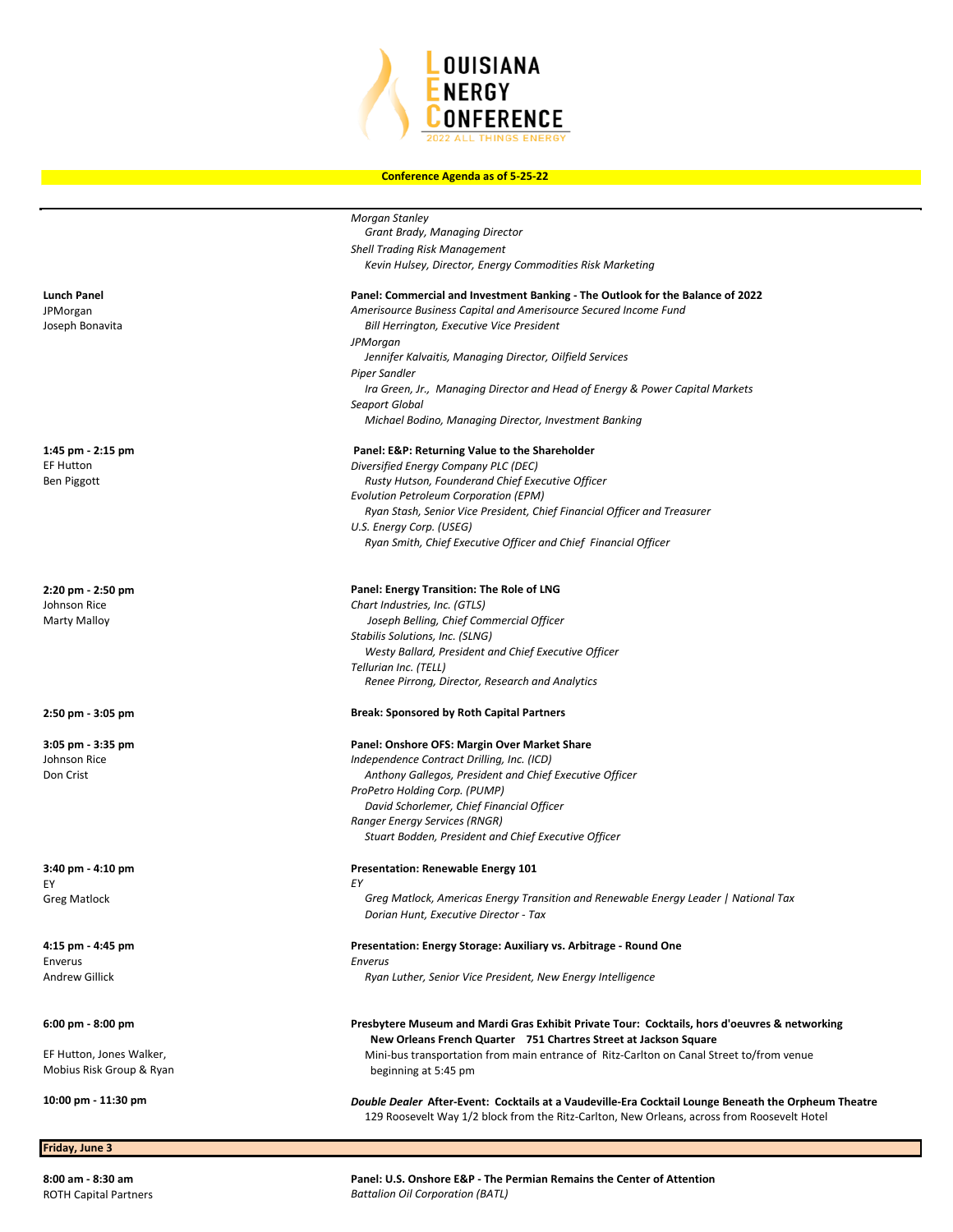

| John White                                | Richard Little, Chief Executive Officer                                                                   |
|-------------------------------------------|-----------------------------------------------------------------------------------------------------------|
|                                           | Earthstone Energy, Inc. (ESTE)                                                                            |
|                                           | Mark Lumpkin, Jr., Executive Vice President and Chief Financial Officer                                   |
|                                           | Riley Exploration Permian, Inc. (REPX)                                                                    |
|                                           | Kevin Riley, President                                                                                    |
|                                           | Ring Energy, Inc. (REI)                                                                                   |
|                                           | Paul McKinney, Chairman and Chief Executive Officer                                                       |
| 8:35 am - 9:05 am                         | Panel: U.S Onshore Oil Field Services - How Are OFS Companies Reacting to Increased Demand for Services   |
| Piper Sandler                             | Mammoth Energy Services, Inc. (TUSK)                                                                      |
| Duane Schrader                            | Arty Straehla, Chief Executive Officer                                                                    |
|                                           | TETRA Technologies, Inc. (TTI)                                                                            |
|                                           | Jacek Mucha, Vice President of Finance for Energy Services Group and Corporate Treasurer                  |
|                                           | Danos (Private)                                                                                           |
|                                           | Eric Danos, CEO of Danos Ventures                                                                         |
|                                           | Key Energy Services. LLC (Private)                                                                        |
|                                           | J. Marshall Dodson, President and Chief Executive Officer                                                 |
| 9:10 am - 9:40 am                         | Panel: International Oil Services and E&P - Where Are the Key Areas of Growth?                            |
| <b>EF Hutton</b>                          | Dril-Quip, Inc. (DRQ)                                                                                     |
| Ben Piggott                               | Don Underwood, Vice President of Subsea Products                                                          |
|                                           | National Energy Services Reunited Corp. (NESR)                                                            |
|                                           | Sherif Foda, Chairman of the Board and Chief Executive Officer                                            |
|                                           | VAALCO Energy, Inc. (EGY)                                                                                 |
|                                           | George Maxwell, Chief Executive Officer                                                                   |
| 9:45 am to 10:15 am                       | Presentation: Carbon Offsets and Other Market-Based Decarbonization Solutions                             |
| Mobius Risk Group                         | <b>Mobius Risk Group</b>                                                                                  |
| Michael Aldridge                          | Drew Lichter, Vice President, Corporate Strategy & Development                                            |
| 10:15 am - 10:30 am                       | <b>Break: Sponsored by Roth Capital Partners</b>                                                          |
| $10:30 - 11:10$ am                        | Panel: Current Trends in Corporate Structures, Governance, and ESG and the Globalization of Stock Markets |
| Jones Walker                              | New York Stock Exchange                                                                                   |
| Kelly Simoneaux                           | Marc D. Cunningham, Head of Energy, Industrials, Capital Markets                                          |
|                                           | PwC                                                                                                       |
|                                           | James Osborne, Deals Director<br>London Stock Exchange Group                                              |
|                                           | Chris Mayo, Head of Primary Markets, Americas                                                             |
|                                           |                                                                                                           |
| 11:15 am - 11:45 am                       | Presentation: World Energy Pricing Outlook in Times of Political Conflict                                 |
| <b>Pareto Securities</b><br>Chris Delange | Nadia Martin Wiggen, Partner & Analyst Oil & Gas Research                                                 |
|                                           |                                                                                                           |
| 11:50 am - 12:20 pm                       | Panel: ESG: The Obligations and Opportunities                                                             |
| Deloitte and Touche LLP                   | Deloitte and Touche LLP                                                                                   |
| Angela Hernandez                          | Katy Tresselt, Audit & Assurance, Oil & Gas ESG Leader                                                    |
|                                           | Equitable Origin                                                                                          |
|                                           | Jennifer Stewart, Principal Advisor<br><b>Pickering Energy Partners</b>                                   |
|                                           | Chris Micsak, Director                                                                                    |
| 12:30 pm: Lunch                           | Presentation: The Impact of Current Geopolitical Events on Global Oil & Gas Supply                        |
| Kroll                                     | Kroll                                                                                                     |
| <b>Martin Rubio</b>                       | Jed DiPaolo, Senior Advisor, Kroll                                                                        |
|                                           |                                                                                                           |
|                                           |                                                                                                           |

## **Confirmed E&P and OFS Companies COMPANIES Other Panelist Firms**

**Battalion Oil Corporation (BATL)** 

**Amplify Energy Corp. (AMPY) Bayou City Energy Management, LLC Beacon Offshore Energy (Private) Deloitte and Touche LLP Cantium, LLC (Private) Enverus**